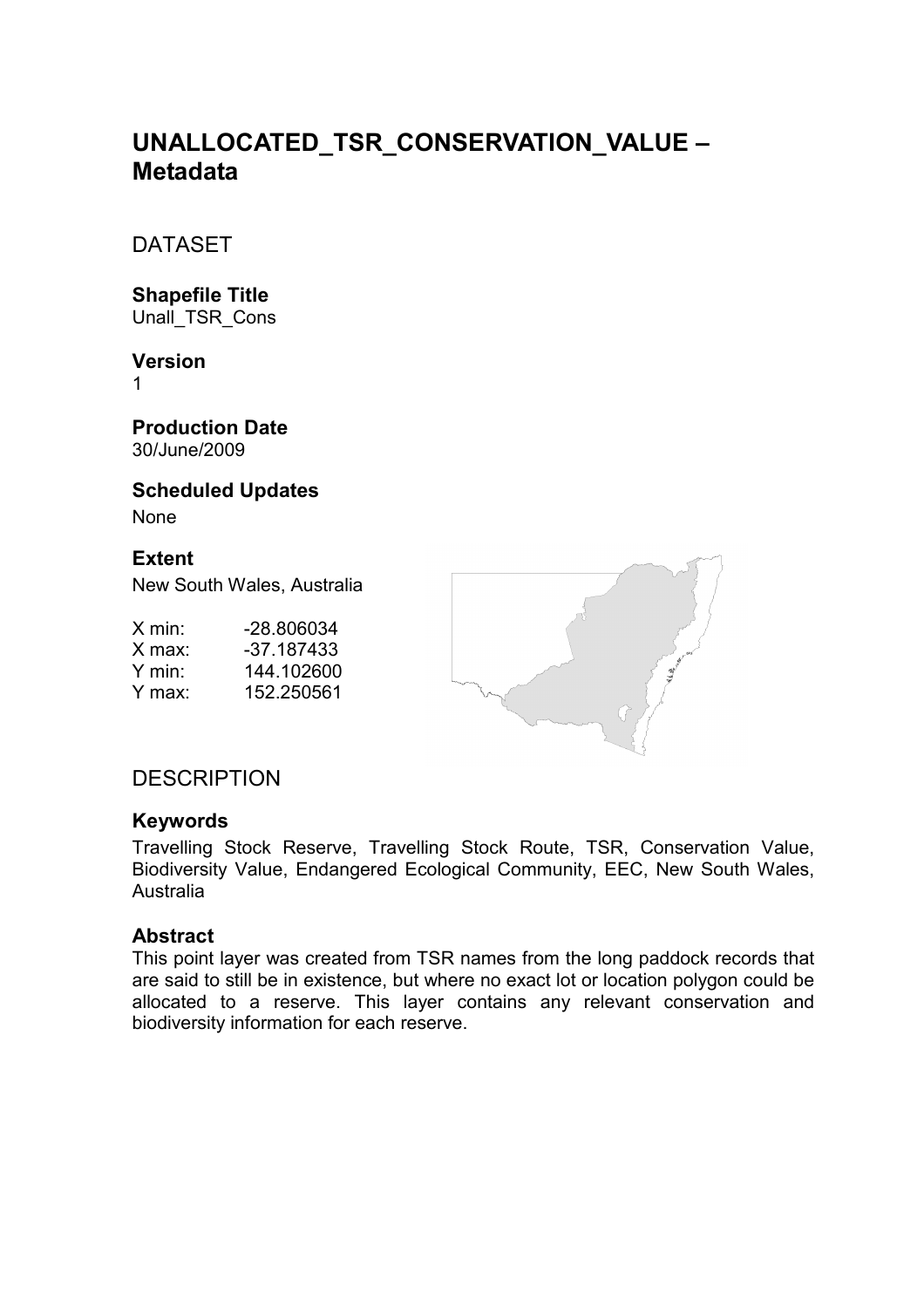# **CONTACTS**

## **Organisation**

Department of Environment, Climate Change and Water (DECCW) NSW

#### **Contact Person**

Michael Pennay Conservation Assessment and Planning Coordinator Department of Environment, Climate Change and Water NSW PO Box 733 Queanbeyan NSW 2620 Michael.Pennay@environment.nsw.gov.au 0262297099

#### **Author**

Che Golus Senior Technical Officer Department of Environment, Climate Change and Water NSW PO Box 733 Queanbeyan NSW 2620 Che.Golus@environment.nsw.gov.au 0262297096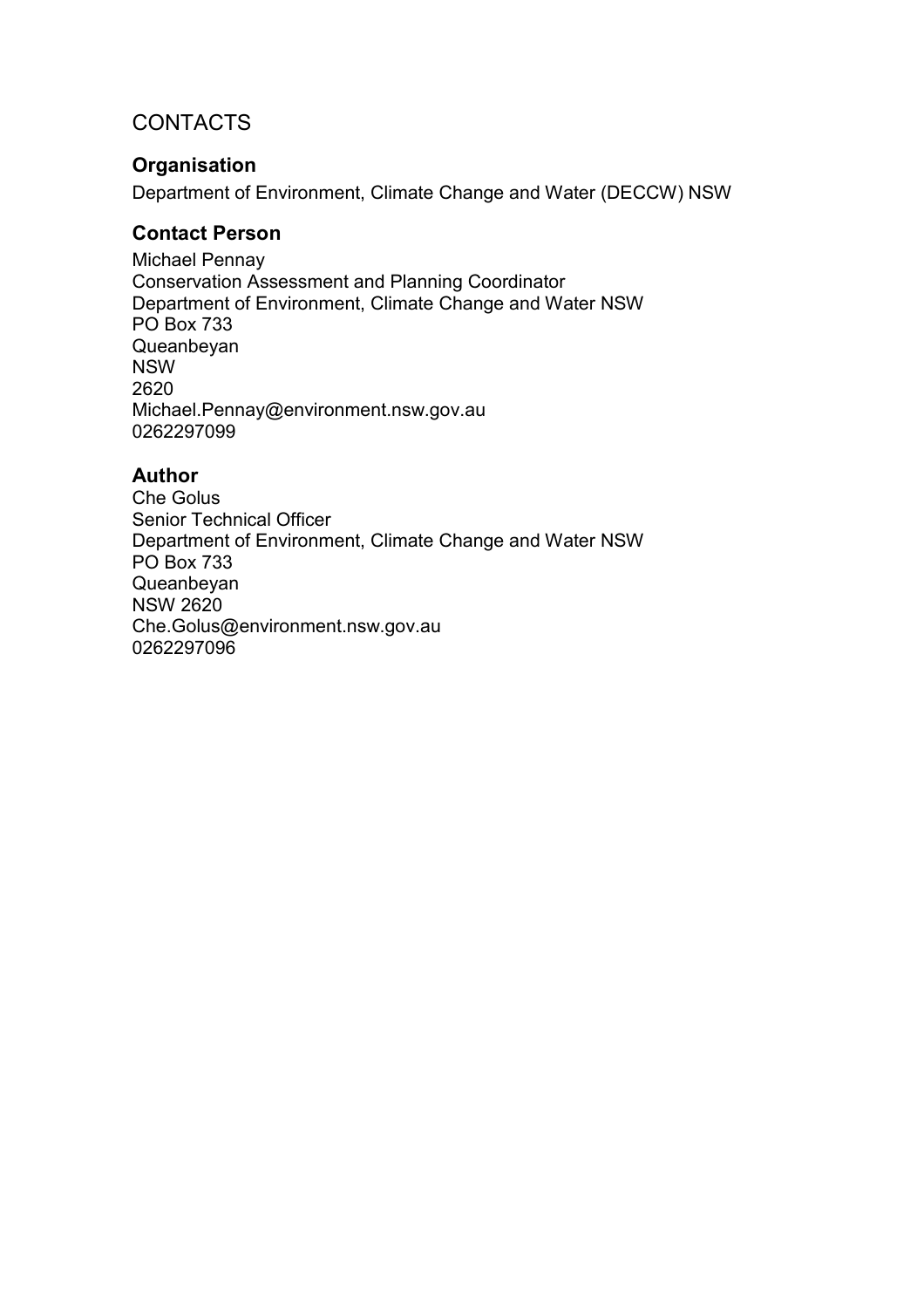# DATA

### **Data Sources**

Numerous data sources were used for production of this GIS layer. The following table contains a number of the major data sources used in production and verification.

| <b>DATA</b>                       | <b>DESCRIPTION</b>                                                                                        | <b>USE</b>                                                             |
|-----------------------------------|-----------------------------------------------------------------------------------------------------------|------------------------------------------------------------------------|
| <b>Crown TSR</b><br>extract 07    | An extract of crown reserves with<br>purpose of 'Travelling Stock Route or<br>Reserve' produced 2007      | Verification                                                           |
| <b>Crown TSR</b><br>extract 08    | An extract of crown reserves with<br>purpose of 'Travelling Stock Route or<br>Reserve' produced June 2008 | Verification                                                           |
| <b>Crown reserve</b><br>layer     | Used for error checking and adding in<br>additional polygons where required.                              | Verification of TSR                                                    |
| <b>Unidentified</b><br>land layer | Unidentified land in NSW                                                                                  | Verification                                                           |
| <b>TSR LP point</b><br>layer      | Point layer of TSR in NSW with RLPB<br>names and ID's.                                                    | Assigning attributes to<br>reserves                                    |
| <b>TSR Waterpoint</b><br>layer    | Point layer of TSR in NSW with RLPB<br>names and ID's.                                                    | Assigning attributes to<br>reserves                                    |
| <b>Cadastral GIS</b><br>layer     | <b>NSW DCDB</b>                                                                                           | Lot/DP search and<br>verification.                                     |
| <b>Parish Maps</b>                | NSW Regional, Status Branch and<br>LTO parish maps                                                        | Crown reserve searches<br>and verification of extent                   |
| <b>Title search</b>               | Land titling information                                                                                  | Ownership and verification<br>of Lot/DP info                           |
| Crown plan                        | Original portion plans                                                                                    | Crown reserve extent and<br>verification                               |
| Deposited plan                    | Current Deposited plans, title<br>diagrams                                                                | Determination of<br>ownership, current lot<br>extents and verification |
| <b>RLPB layer</b>                 | <b>NSW Rural Lands Protection Boards</b>                                                                  | Allocation of RLPB, error<br>checking, verification                    |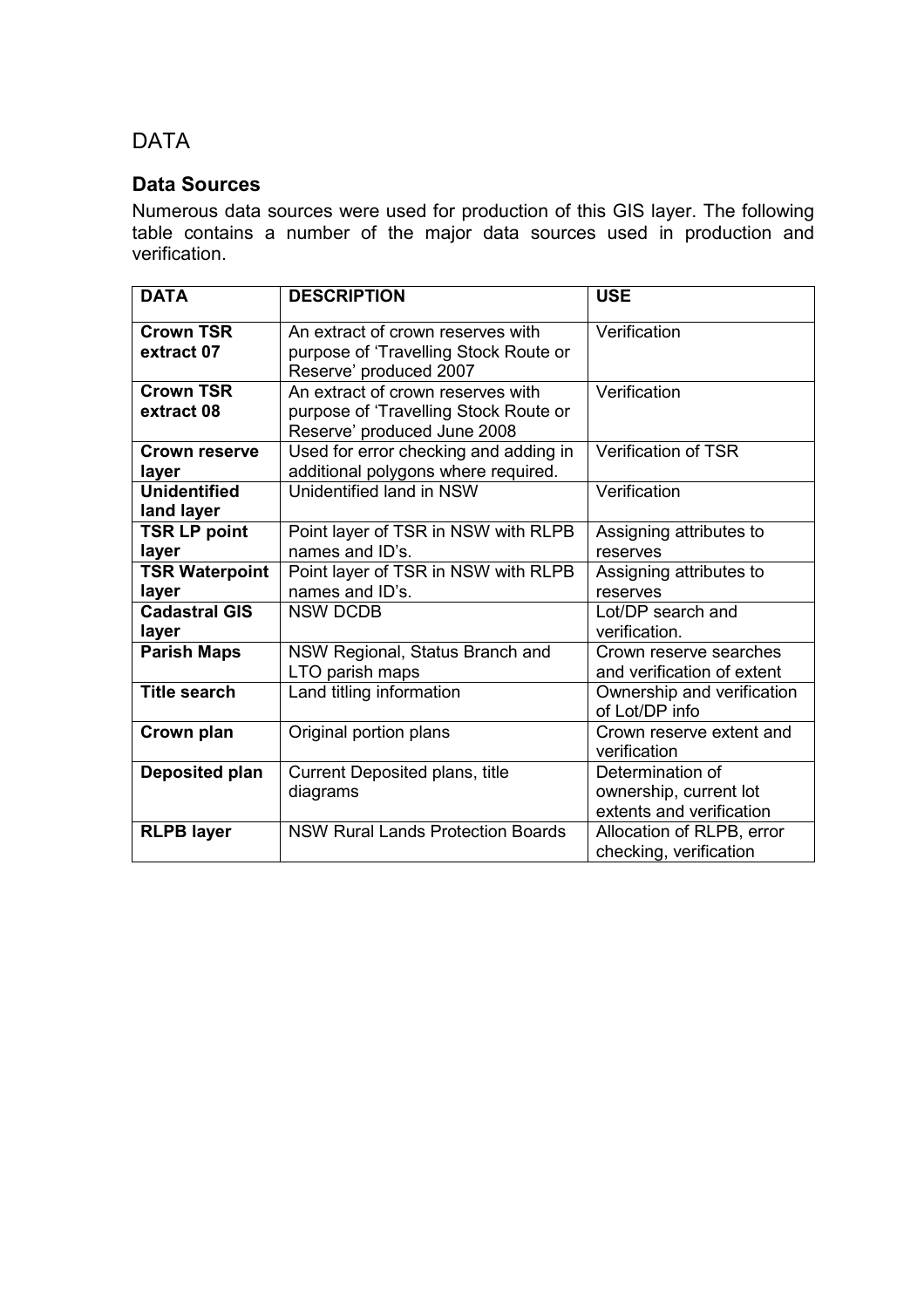#### **Attributes**

| <b>Field Name</b> | <b>Description</b>                                             | <b>Type</b>   |
|-------------------|----------------------------------------------------------------|---------------|
| X                 | Point X coordinate in<br><b>Decimal Degrees</b>                | Double        |
| Y                 | Point Y coordinate in<br><b>Decimal Degrees</b>                | Double        |
| <b>RLPBNAME</b>   | <b>Rural Lands Protection</b><br><b>Board</b>                  | <b>Text</b>   |
| <b>RESCODE</b>    | Reserve Code                                                   | Double        |
| <b>LPNAME</b>     | Long Paddock Reserve<br>Name                                   | Text          |
| <b>LPID</b>       | Long Paddock Reserve<br>ID                                     | Text          |
| <b>CURRNAME</b>   | <b>Current RLPB Reserve</b><br>Name                            | Text          |
| <b>CURRID</b>     | <b>Current RLPB Reserve</b><br>ID                              | <b>Text</b>   |
| <b>CONFINDEX</b>  | Confidence Index (See<br><b>CONFINDEX Matrix)</b>              | Short Integer |
| <b>BIOCV(1-4)</b> | <b>Biodiversity</b><br><b>Conservation Value</b><br>Source 1-4 | <b>Text</b>   |
| SOURCE(1-4)       | Source of BIOCV in<br>format of 'Surname<br>Year'              | <b>Text</b>   |
| <b>EEC</b>        | <b>Endangered Ecological</b><br>Community                      | <b>Text</b>   |
| <b>VEGFORM</b>    | <b>Vegetation Formation</b>                                    | <b>Text</b>   |

#### **Lineage**

Where an RLPB LP Name and ID point was not assigned to a polygon due to other points being in closer proximity these names and ID are effectively deleted from the polygon layer. In a number of cases this was correct due to land being revoked, relinquished and/or now freehold. In some cases where the TSR is thought to exist and a polygon could not be assigned due to no info available (Lot/DP, close proximity to a crown reserve, further ranger interview provided no info, etc). For these cases to ensure no information loss a points layer was compiled from the LP points layer with further info from the marked up hard copy maps to place the point in the most accurate approximate location to where the reserve is though to exist and then all CV data attached to the point. In many of these cases some further investigation could provide an exact location and inclusion in the TSR poly layer. The accuracy of the point may not be taken as an absolute location and is only to be used as a guide for the approximate location of the reserve.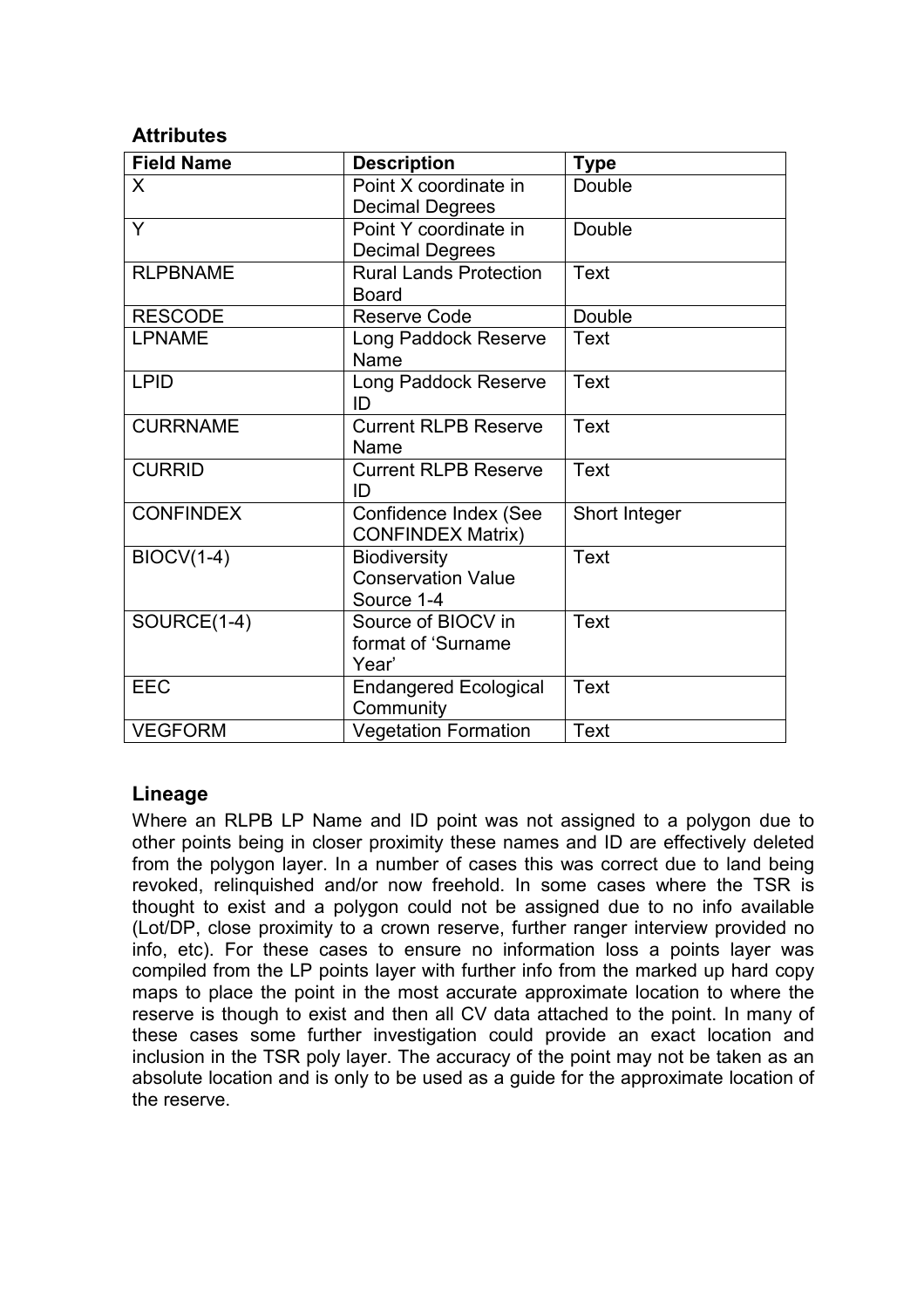The process used to create the point layer is as follows:

- Extraction of the LP names/LP ID's deleted from the polygon layer by comparing the poly layer with the old LP points layer.
- Removing the points with a status of relinquished/revoked/freehold from the list.
- Placing the point in a more accurate location with assistance of any further info (ie hard copy maps, ranger interview)
- Assigning all the CV survey data to the point.

Once the polygon layer was satisfactorily completed, a list of the LP points not allocated to polygons was compiled. Any points (reserves) that were said to have been revoked or relinquished were then removed from this list to provide a list of those that are said to be current. An extract of the LP points layer was then produced with only the aforementioned points. These points were then attributed with the same conservation and biodiversity data as the polygon layer, in an attempt to minimise the amount of information loss.

#### **Positional Accuracy**

Position of the TSR points is reliant on the position of the original dataset. In addition to this, extensive searches were conducted in the surrounding areas to locate crown polygons to which the points should be allocated and none were found. Position of these points is intended to be a rough guide only as to the locality of the TSR.

#### **Attribute Accuracy**

The accuracy administrational data are reliant on the source datasets. Conservation and biodiversity data was checked randomly for the layer and is reliant upon the manual entry and accuracy of numerous surveyors and data entry personnel.

#### **Biodiversity Conservation Values (BIOCV) and Sources**

Simple high to low codes are used to describe the BIOCV of each reserve. The surveyors name and year of the survey are supplied in the following field (Source with the a number corresponding to the BIOCV field)

| <b>BIOCV Value</b> | <b>Definition</b>  |
|--------------------|--------------------|
| H                  | High               |
| M-H                | Medium to High     |
| M                  | Medium             |
| $L-M$              | Low to Medium      |
|                    | Low                |
|                    | Unknown/Unsurveyed |

BIOCV1 is the TSR ranger biodiversity conservation value rating. Source is ranger surname(s) and year.